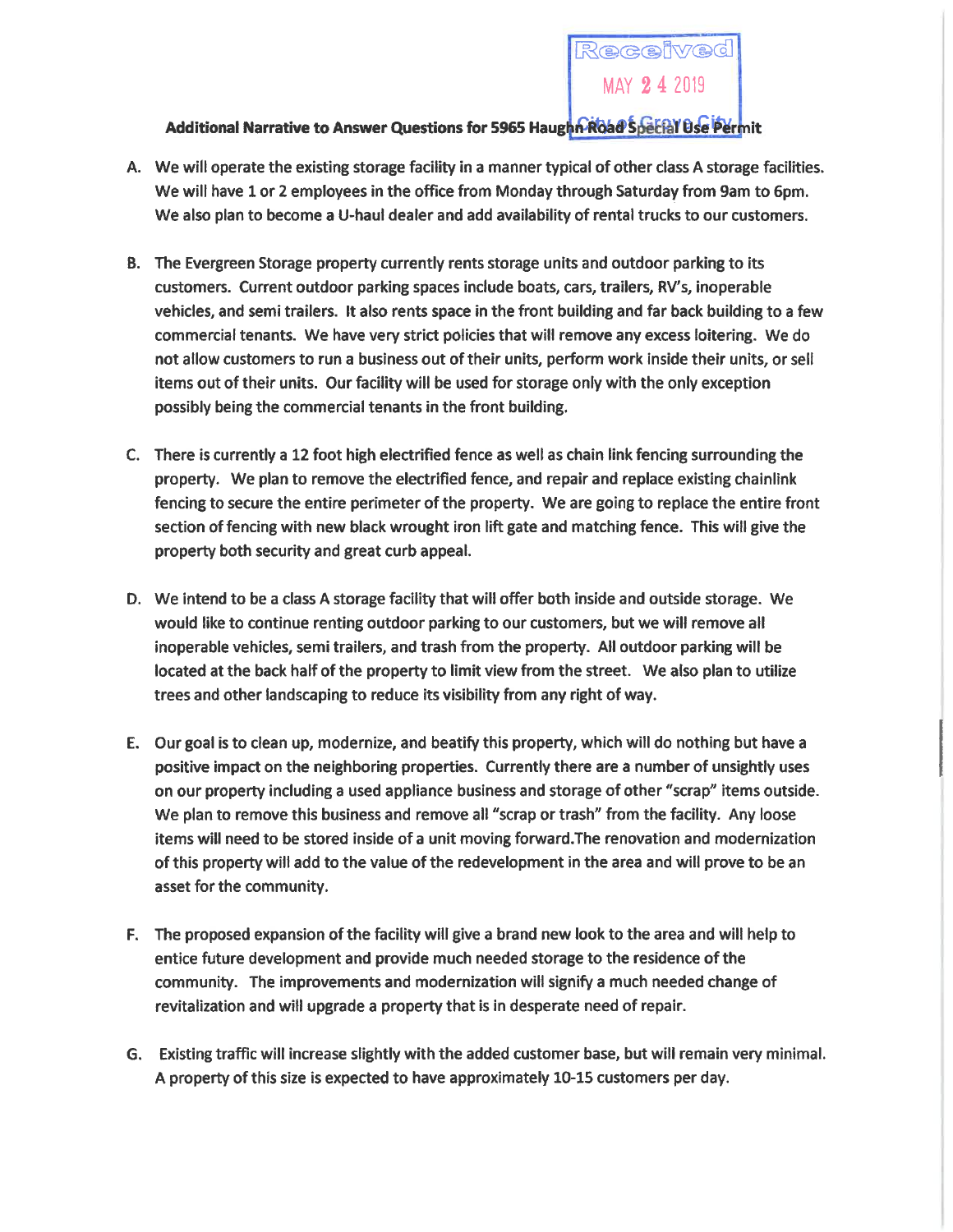

P.O. Box 27 260 S. Main St., Ste. A Sugar Grove, Ohio 43155 (740) 746-0250



May 1, 2019

City of Grove City Development Department 4035 Broadway Grove City, Ohio 43123

### RE: *Narrative for Proposed Improvements to Grove City Self Storage – Phase II, located at 5965 Haughn Road, Grove City, Franklin County, Ohio*

On May 10<sup>th</sup> 2019, Grove City Self Storage, LLC is purchasing the existing Evergreen Storage, LLC facility located at 5965 Haughn Road in Grove City, Ohio. The overall intent of the transaction is to redevelop and revitalize the existing site into a Class A facility with the addition of security cameras, LED lighting and a nice retail office staffed by professional management.

The existing site consists of a total of 8.28 acres containing six (6) total buildings, a very small area of asphalt parking and drive area & a very large area of gravel parking and driveways. The site has very poor drainage, and apparently has one (1) single storm catchbasin located along the eastern property line in the vicinity of the southwest corner of the adjacent Capital City Mechanical property. There is very minimal existing landscaping currently.

Proposed improvements shall be the demolition of one (1) existing building structure and four (4) new building structures, with an addition planned to the existing office. Said improvement area shall also be re-developed by means of installing a storm sewer system with underground detention to greatly improve the stormwater quality and quantity of the site. Asphalt paving shall be proposed in the improvement areas. Landscaping shall conform to the current City standards.

If you have any questions, feel free to contact my office. Thank you for your time and consideration.

DHUB

Robert A. Beiter, P.E. Project Engineer Crossing Waters Engineering, Inc. (740) 746-0250 **[rbeiter@crossingwaterseng.com](mailto:rbeiter@crossingwaterseng.com)**



CC: File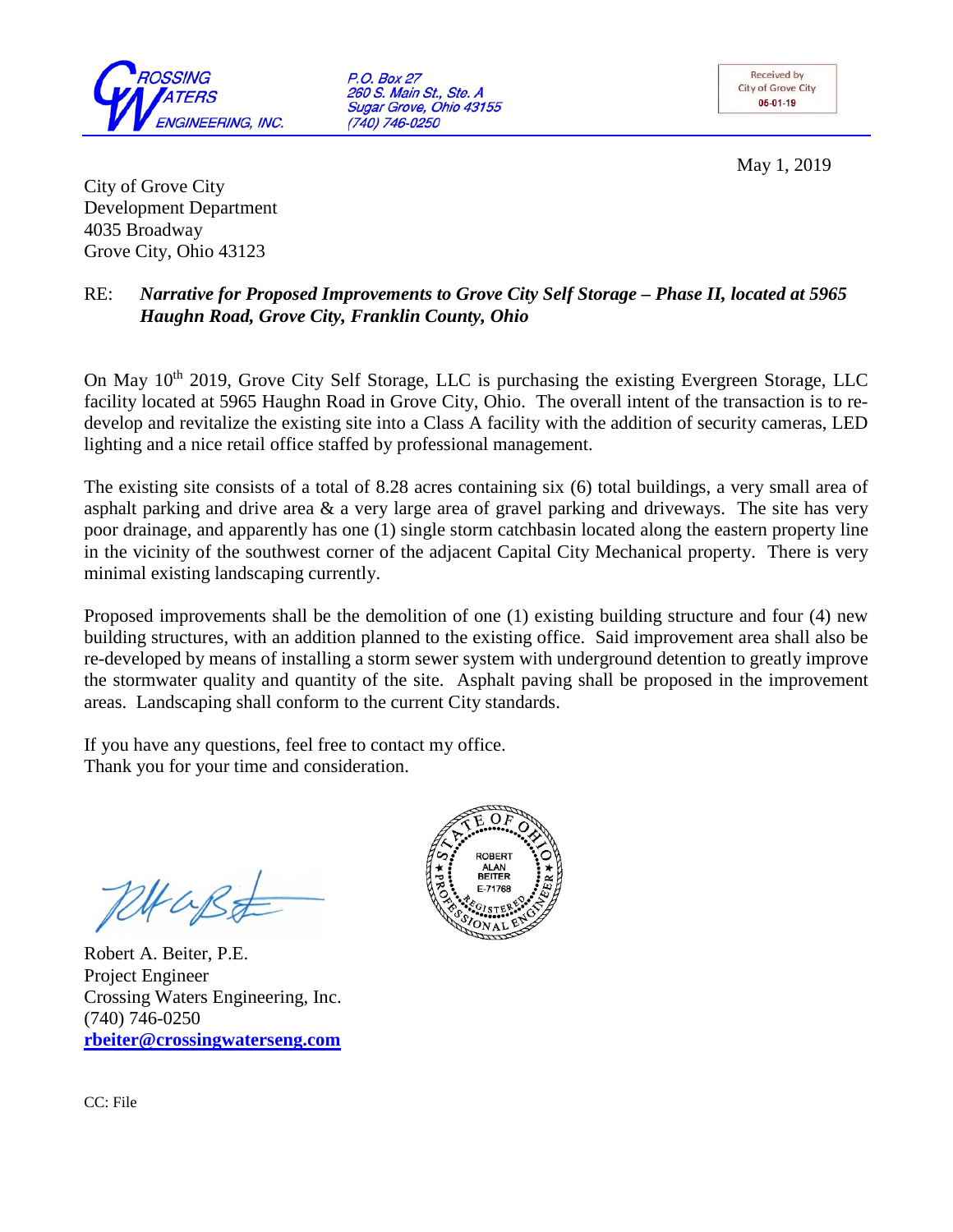|                         | Received by<br><b>City of Grove City</b>                                                                                                                                                                                                                                   |
|-------------------------|----------------------------------------------------------------------------------------------------------------------------------------------------------------------------------------------------------------------------------------------------------------------------|
| CHICAGO TITLE BOX - COM | :004043000980<br>05-01-19<br>\$44.00<br>-4<br>T20040038821<br>04/30/2004 12:01PM BXCHICAGO TIT                                                                                                                                                                             |
|                         | <b>GENERAL WARRANTY DEED</b><br>Robert G. Montgomery<br>Franklin County Recorder                                                                                                                                                                                           |
| ۱۱۵۵۱۱                  | John D. Strawser and Mary L. Strawser, Husband and Wife<br>names(s) and marital or organizational status of grantors(s)                                                                                                                                                    |
|                         | of Franklin<br>County, for valuable consideration paid, grant(s), with general warranty                                                                                                                                                                                    |
|                         | covenants, to Evergreen Storage, L.L.C., an Ohio Limited Liability Company                                                                                                                                                                                                 |
|                         | whose tax mailing address is 132 Foxfire Boulevard, Commercial Point, Ohio 43116                                                                                                                                                                                           |
|                         | the following described real property situated in the State of Ohio, County of Franklin                                                                                                                                                                                    |
|                         | of Grove City<br>and City                                                                                                                                                                                                                                                  |
|                         | PRIOR INSTITUTES ORV 4599<br>SEE LEGAL DESCRIPTION ATTACHED                                                                                                                                                                                                                |
|                         | Subject to taxes and a ssessments which are now or may hereafter become liens on said premises and except<br>conditions and restrictions and easements, if any, contained in former deeds of record for said premises, subject to<br>all of which this conveyance is made. |
|                         | Tax district number and parcel number: 040-10230                                                                                                                                                                                                                           |
|                         | Street address of property: 5965 Haughn Road                                                                                                                                                                                                                               |
|                         | Prior instrument reference:<br><b>Example 1</b> of Franklin<br>County, Ohio.<br>of the Official Records                                                                                                                                                                    |
|                         | John D. Strawser and Mary L. Strawser, Husband & Wife, spouse of grantor releases all rights of dower wherein.                                                                                                                                                             |
|                         | 27<br>day of April<br>2004<br>Signed this                                                                                                                                                                                                                                  |
|                         | Signed and acknowledged                                                                                                                                                                                                                                                    |
|                         |                                                                                                                                                                                                                                                                            |
|                         | John D. Strawser                                                                                                                                                                                                                                                           |
|                         |                                                                                                                                                                                                                                                                            |
|                         | Mary L. Strawser                                                                                                                                                                                                                                                           |
|                         | STATE OF OHIO, COUNTY OF Franklin                                                                                                                                                                                                                                          |
|                         | The foregoing instrument was acknowledged before me this $\frac{\lambda}{2}$ day of April<br>2004                                                                                                                                                                          |
|                         | By John D. Strawser and Mary L. Strawser, Husband and Wife                                                                                                                                                                                                                 |
|                         | , who under penalty of perjury                                                                                                                                                                                                                                             |
|                         | in violation of Section 2921.11 of the Revised Code represented to me to be said person.                                                                                                                                                                                   |
|                         | MY COMMISSION EXPIRES JUNE 9, 2008                                                                                                                                                                                                                                         |
|                         |                                                                                                                                                                                                                                                                            |
|                         | This instrument prepared by Thomas R. Clark, 3083 Columbus Street, Grove City, Ohio 43123, Attorney at Law                                                                                                                                                                 |
|                         | Auditor's and Recorder's Stamps                                                                                                                                                                                                                                            |
|                         | CONVEYANCE TAX<br>TRANSFERRED                                                                                                                                                                                                                                              |
|                         | <b>APR 30 2004</b>                                                                                                                                                                                                                                                         |

JOSEPH W. TERTA<br>AUDITOR<br>PRANNAN COUNTY, WHIMB

S 300 SEPH W. TESTA

Ł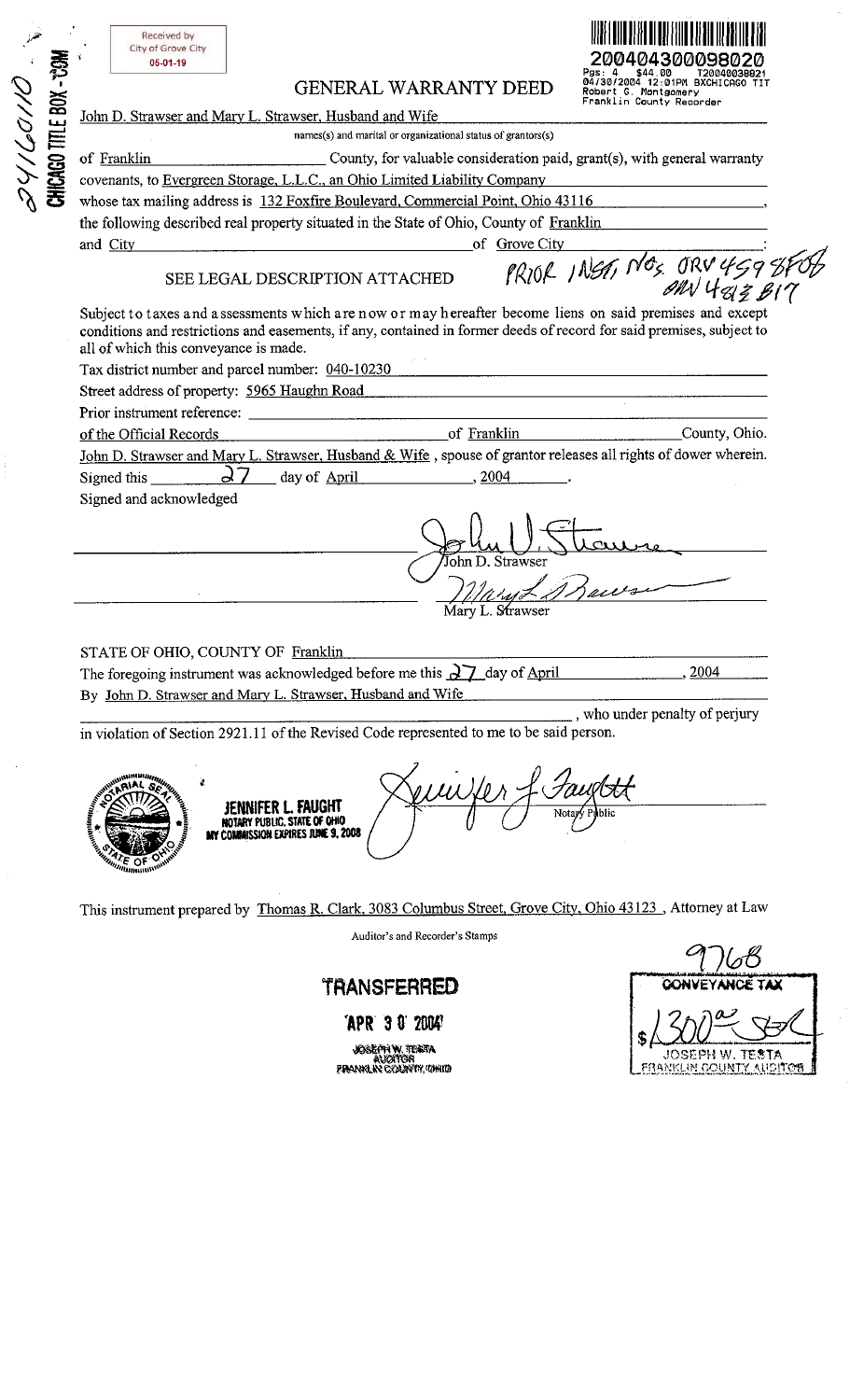#### **PARCEL I**

Situated in the County of Franklin, in the City of Grove City, and the State of Ohio, and being part of Virginia Military Survey No. 1434, and being 5.3552 acres out of Tract 1 (42.27 acres) conveyed to Frederick B. Hill by a Deed of Record in Deed Volume 3558, Page 26, in the Franklin County Recorder's Office, Franklin County, Ohio, and being more particularly described as follows:

Beginning for reference at a found stone, said stone being the Northwest corner of Tract 2, also being recorded in Deed Volume 3558, Page 26 and standing in the name of Frederick B. Hill, said stone also being the Northeast corner of a certain 60.00 acre tract of land standing in the name of Concrete Construction Company, and found recorded in Deed Volume 3133, Page 8 in the Franklin County Recorder's Office.

Thence with the West line of Tract 2, South 02 deg. 56' 51" West, a distance of 1626.70 feet to a found stone in the Northeast corner of the above mentioned Tract 1 and also being the Southwest corner of Tract 2.

Thence South 02 deg. 56' 51" West, a distance of 1188.03 feet to an iron pin in the West line of Tract 1, said iron pin being the true place of beginning for this description.

Thence South 87 deg. 57' 36" East, a distance of 1165.15 feet (passing an iron pin at 1130.15 feet) to a "PK" Nail in the centerline of Haughn Road, said "PK" nail also being in the West line of Tract 1. Thence with the centerline of Haughn Road, South 02 deg. 15' 12" West, a distance of 200.00 feet to a "PK" nail.

Thence North 87 deg. 57' 36" West, a distance of 1167.58 feet (passing an iron pin at 52.00 feet) to an iron pin in the West line of Tract 1.

Thence North 02 Deg. 56' 51" East, a distance of 200.02 feet to the true place of beginning containing 5.3552 acres, more or less, subject however, to all recorded easements and rights of ways.

## PARCEL II

Situated in the County of Franklin, City of Grove City, and the State of Ohio, and being a part of Virginia Military Survey No. 1434, and being 5.3440 acres out of Tract 1 (42.27 acres) conveyed to Frederick B. Hill by Deed of Record in Deed Volume 3558, Page 26, in the Franklin County Recorder's Office, Franklin County, Ohio, and being more particularly described as follows:

Beginning for reference at a found stone, said stone being the Northwest corner of Tract 2, also being recorded in Deed Volume 3558, Page 26, and standing in the name of Frederick B. Hill, said stone also being the Northeast corner of a certain 60.00 tract of land standing in the name of Concrete Construction Company, and found recorded in Deed Volume 3133, Page 8 in the Franklin County Recorder's Office.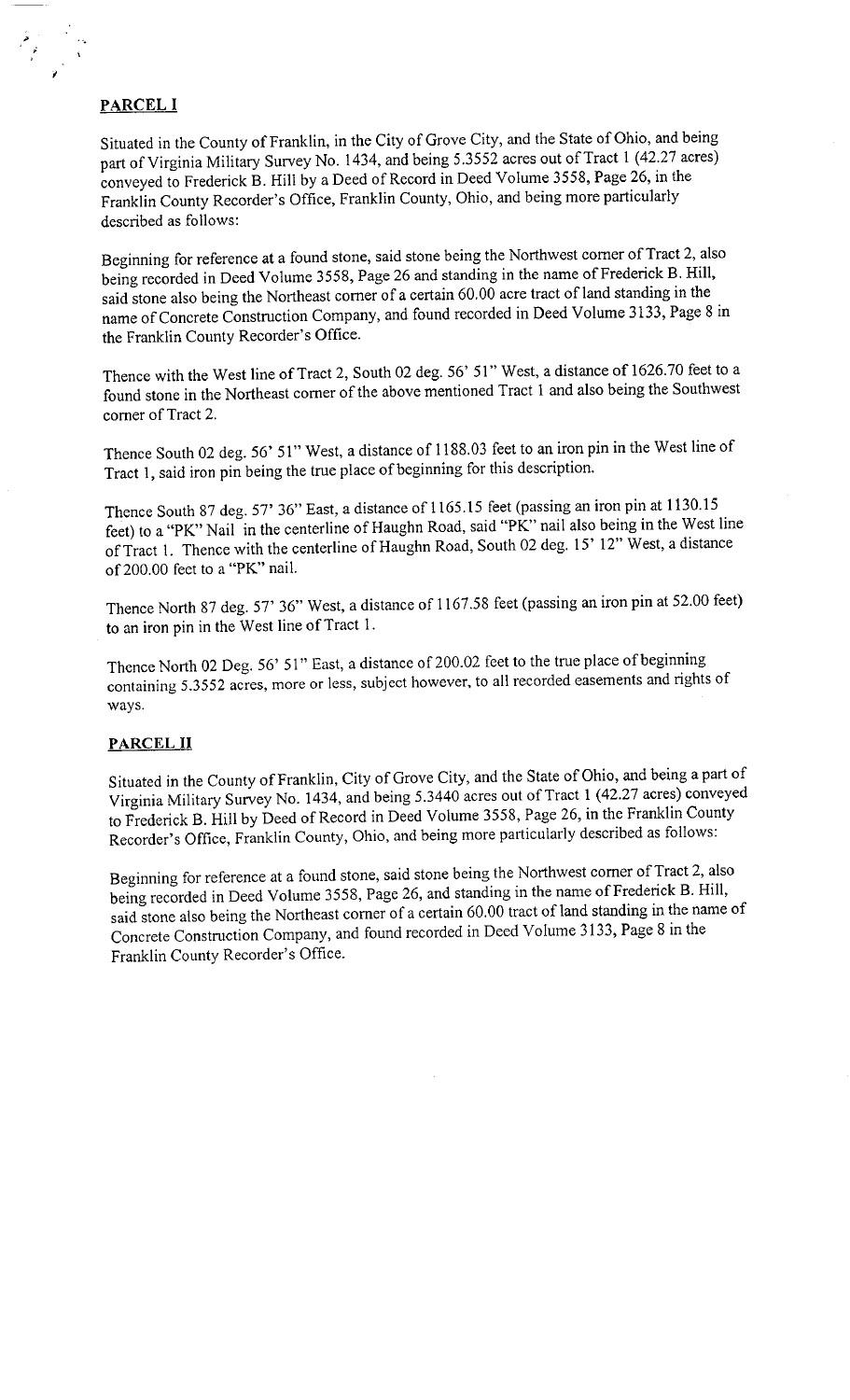Thence with the West line of Tract 2, South 02 deg. 56' 51" West, a distance of 1626.70 feet to a found stone in the Northeast corner of the above mentioned Tract 1 and also being the Southwest corner of Tract 2.

Thence South 02 deg. 56' 51" West, a distance of 988.01 feet to an iron pin in the West line of Tract 1, said iron pin being the true place of beginning for this description.

Thence South 87 deg. 57' 36" East, a distance of 1162.73 feet, (passing an iron pin at 1132.73 feet) to a "PK" nail in the centerline of Haughn Road, said "PK" nail also being in the West line of Tract 1.

Thence with the centerline of Haughn Road, South 02 deg. 15' 12" West, a distance of 200.00 Feet to a "PK" nail.

Thence North 87 deg. 57' 36" West, a distance of 1165.15 feet (passing an iron pin at 35.00 feet) to an iron pin in the West line of Tract 1.

Thence North 02 deg. 56' 51" East, a distance of 200.02 feet to the true place of beginning, containing 5.3440 acres, more or less, subject however, to all recorded easements and rights of ways.

EXCEPTING THEREFROM THE FOLLOWING:

Situated in the State of Ohio, County of Franklin, City of Grove City, Virginia Military Survey No. 1434 and being a part of an original 5.344 acre parcel as conveyed to John D. and Mary L. Strawser and recorded in Official Record No. 4813, B-05 and being bounded and more fully described as follows:

Beginning for reference at a found stone at the Northwest corner of Tract 2, also being recorded in Deed Volume 3558, Page 26, and standing in the name of Frederick B. Hill, said stone being also the Northeast corner of a certain 60.00 acre tract of land standing the in the name of Concrete Construction Company, and recorded in Deed Volume 3133, Page 8 in the office of the Recorder of Franklin County, Ohio;

Thence with the West line of Tract 2, South 02 deg. 56' 51" West a distance of 2614.71 feet to found iron pin at the Northwest corner of said 5.344 acre tract of which this parcel is a part, passing a found stone 1626.70 feet at the Southwest corner of said Tract 2; Thence South 87 deg. 57' 36" East a distance of 682.73 feet to a set iron pin and the truce place of beginning for this description: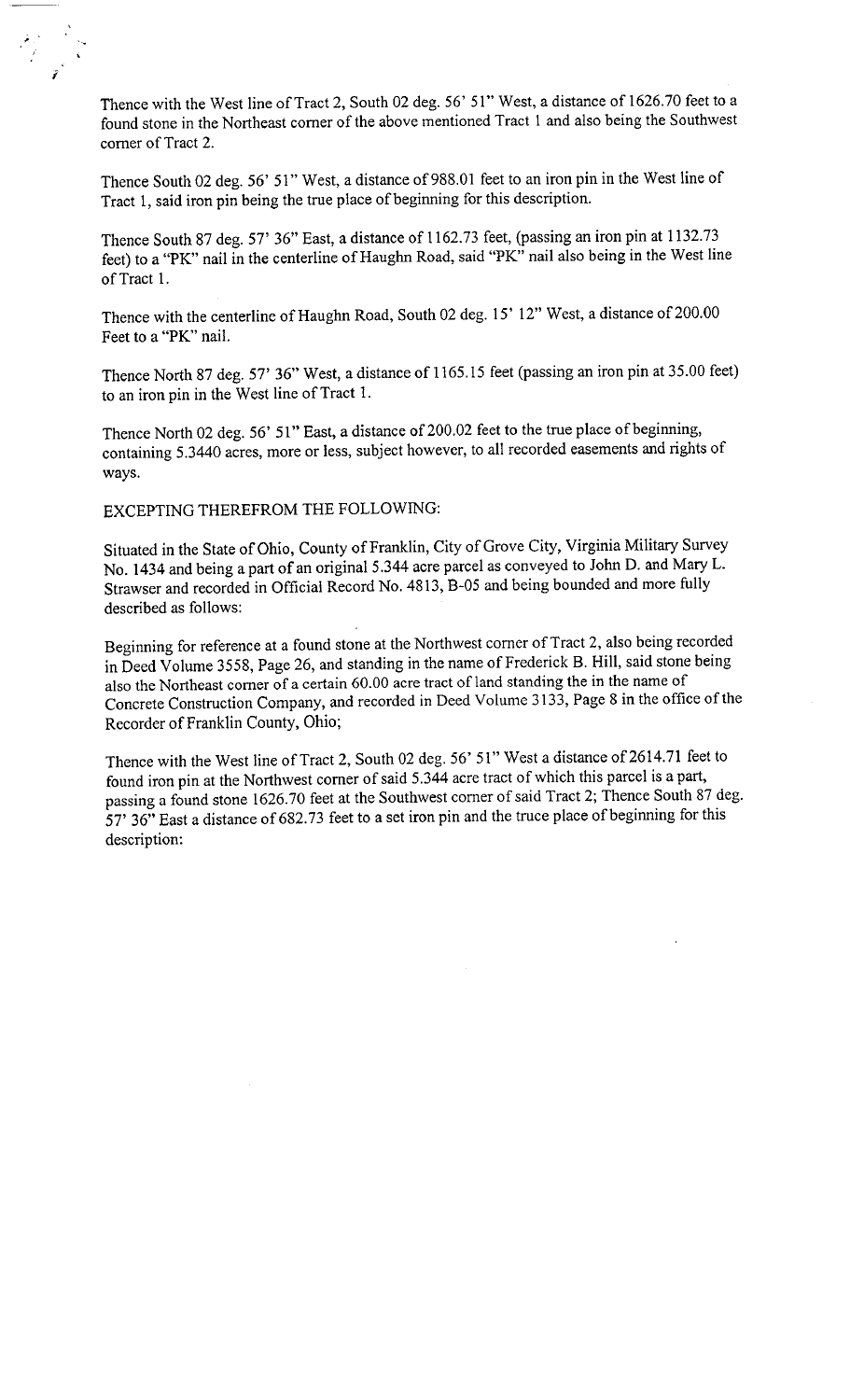Thence South 87 deg. 57' 36" East a distance of 480.00 feet to a found P.K. Nail in the centerline of Haughn Road (passing a found iron pin at 450.00 feet);

Thence South 02 deg. 15' 12" West along the centerline of Haughn Road a distance of 170.00 feet to a set P.K. Nail;

Thence North 87 deg. 57' 36" West a distance of 460.00 feet to a set iron pin (passing a set iron pin at 34.25 feet);

Thence North 02 deg. 15' 12" East a distance of 170.00 feet to the place of beginning and containing 1.873 acres mor or less. Subject however to any easements, restrictions or rights-ofways of record.

Description for this parcel was based on an actual field survey by the Jerry A. Malott Surveing Co. in March, 1988. All iron pins set are 1 inch in diameter and 30 inches long. Bearings were based on the recorded description of which this parcel is a part.

**DESCRIPTION VERIFIED** DEAN C. RINGLE, P.E. 0230  $BY.$  $\beta$ DATE: